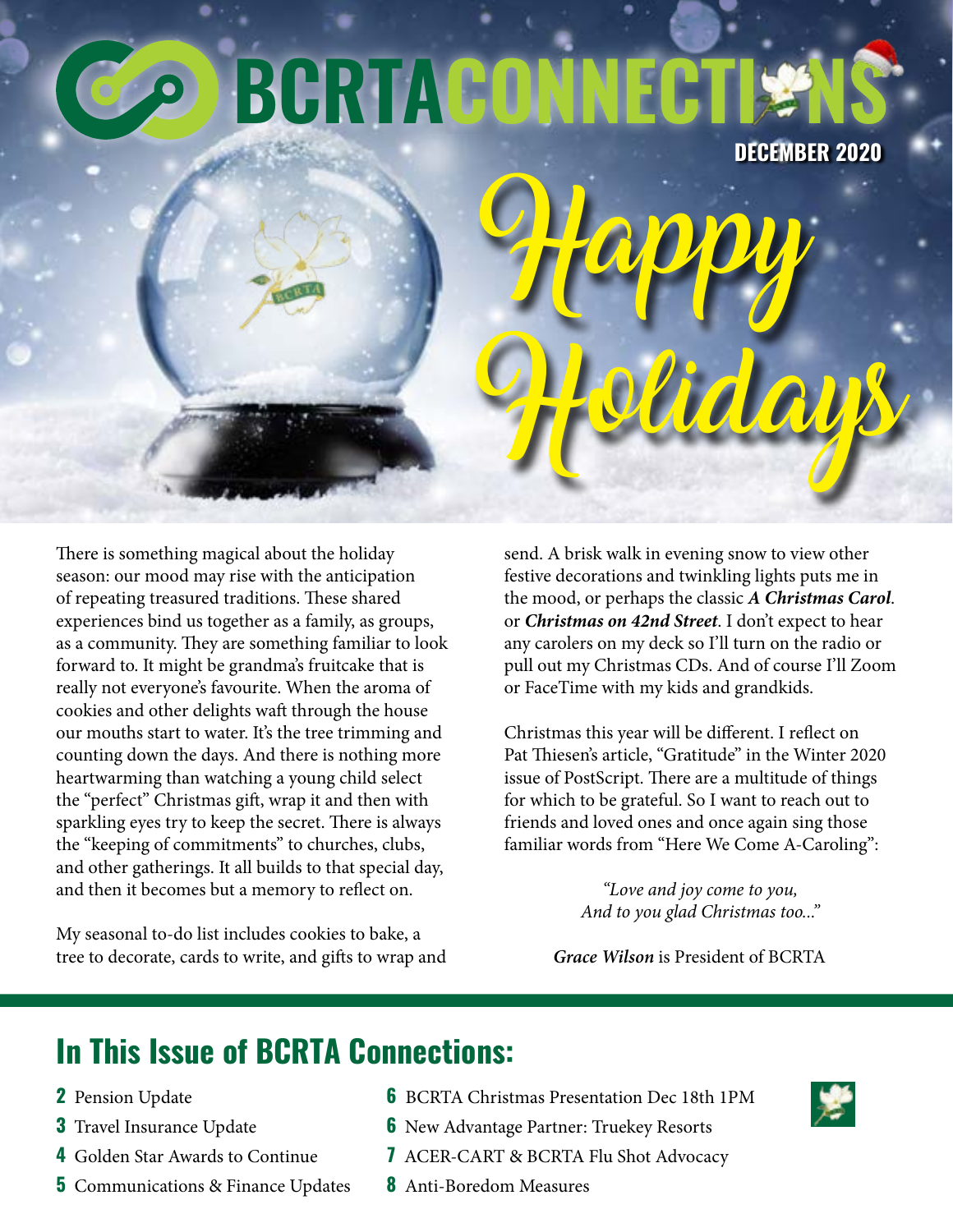

# *PENSION*  **UPDATE**

Here are some highlights of the recently released 2019 Annual Report of the *Teachers' Pension Plan*:

Some comments are included in italics:

#### **Net assets: \$31.5 billion**

• This is an increase from \$28.4 billion at the end of 2018.

#### **Annual rate of investment return: 13%**

- Five-year annualized return: **8.4%**
- Ten-year annualized return: **9.1%**

There will be an actuarial report at the end of 2020. The fund needs a five-year annualized return of at least 6% to pay the pension promise. The returns for 2020 are likely to be lower than 6% because of the economic downturn caused by COVID-19. However, it appears unlikely that the 2020 returns will drag down the 5-year annualized return below the required 6%.

The plan was **102.5%** funded at the last valuation which means that there is money in reserve to carry the plan through some difficult times. These factors indicate that our pension is secure and sustainable.

#### **Total plan membership: 100,400**

- This includes active, deferred and retired members.
- Growth of active members in the past year: **1.4%**
- Growth of retired members in the past year: **1.8%** This is a reversal from last year where

there was a higher increase in the number of actives than the number of retirees.

**"Our pension is secure and sustainable."**

- Total pensions in pay: 39,146
- Pension benefits paid in 2019: **\$1.2 billion**. This money returns to the BC economy where it supports businesses and services in our communities where we also pay taxes.

#### COST OF LIVING INCREASE JANUARY 2021

Each year our pensions receive a cost-of-living increase based on the Canada-wide Consumer Price Index that compares September over the previous September. This year the increase was .5% and following the approval of the Pension Board of Trustees, *our pension payments will increase by .5% beginning in January*.

Once awarded, the cost-of-living increases become part of our guaranteed pension.

Cost-of-living increases are not guaranteed. They are paid out of a separate account – the *Inflation Adjustment Account* – which currently is also in a sustainable, surplus position.

*Gerry Tiede Chair, Pensions and Benefits Committee*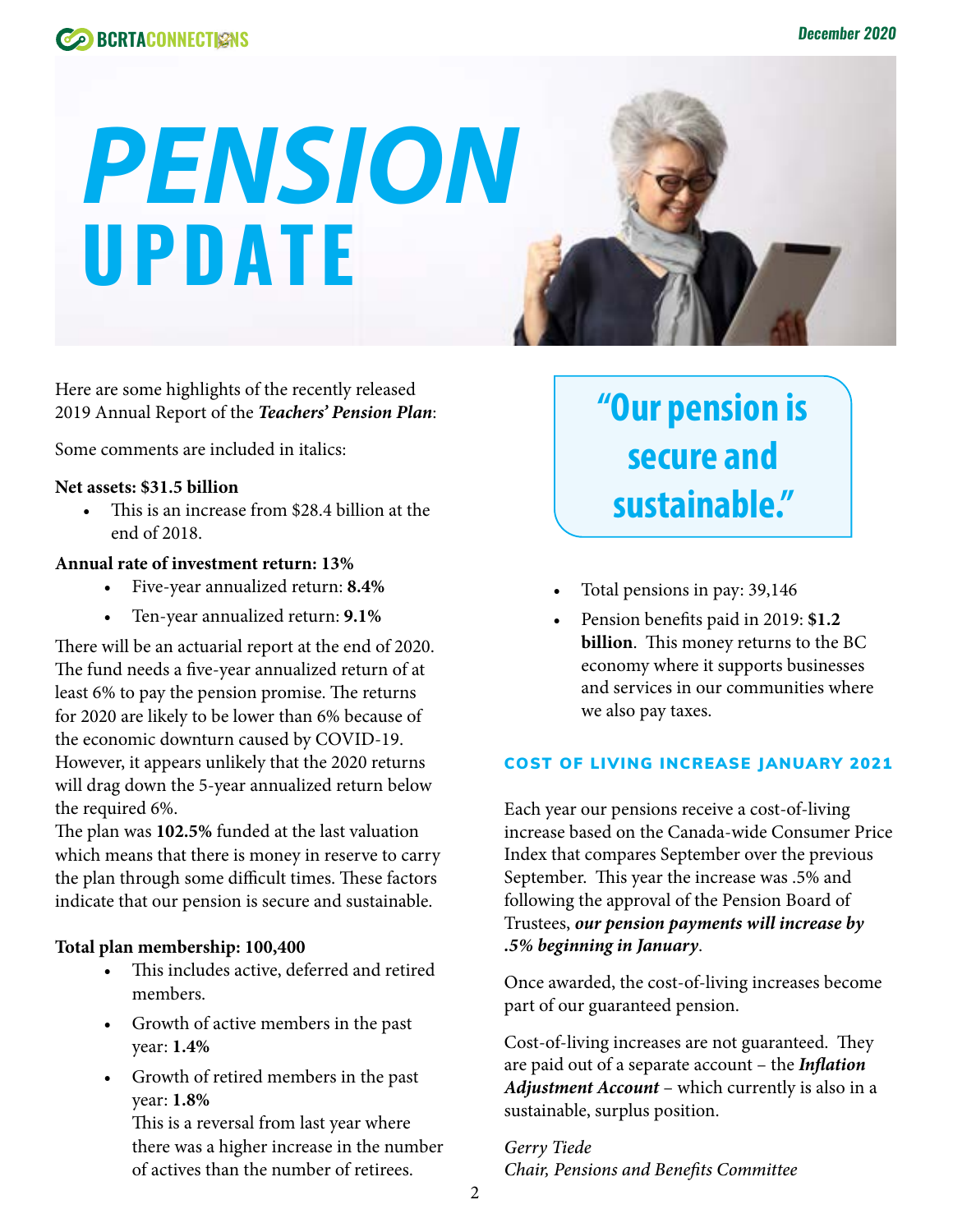# **TRAVEL INSURANCE UPDATE**

It is renewal season for all Johnsons' Medoc and Prestige policy holders. Both Medoc and Prestige Travel eliminated premiums for several months but continued to provide coverage. By now you should have received information which describes the resumption of premiums. The coming 'policy year' will be a shortened 8-month 'policy year' running from January 1, 2021 to August 31, 2021. The policy year beginning September 1, 2021 is planned to be a return to the standard 12-month policy year. Remember that both travel programs provide a policy year's coverage for any number of trips up to the maximum days in that plan. You cannot treat these plans as single trip plans and just purchase coverage for the months you will travel.

Both Medoc and Prestige Travel provide up to \$5 million of emergency medical coverage and include medical coverage for COVID-19 incidents. Other insurance companies, some working with airlines, offer COVID coverage but be aware that they have much lower maximums.

**"Both Medoc and Prestige include trip cancellation and interruption for most reasons but there is an exclusion for COVID-19."**

It is important to know that both Medoc and Prestige include trip cancellation and interruption for most reasons but there is an exclusion for COVID-19. You have medical coverage if you get COVID while travelling, but do not have trip cancellation, trip interruption or trip delay coverage before or during your trip if the claim is directly or indirectly related to COVID-19. However, many airlines, hotels and package trips have much more favorable policies about cancelling vacations and refunding deposits at the last minute than they had pre-COVID-19.

### NEW CONDITIONS FOR BCRTA MEMBERS

BCRTA has worked with Johnson Insurance to reduce the usual restrictions on re-enrolling should you choose not to travel for a period of time.

If you wish to cancel your travel coverage because you are not traveling outside of BC in the coming days, here is what you need to know:

MEDOC – You have until March 5, 2021 to cancel or to submit your health option questionnaire to receive reduced rates. If you cancel, and then decide that it is safe to travel again, you can rejoin at any time without paying back premiums.

**PRESTIGE** – You may cancel the Travel portion of your Prestige coverage and continue with EHC benefits. Previously, if you cancelled Prestige Travel you were not eligible to rejoin for 2 years. Johnson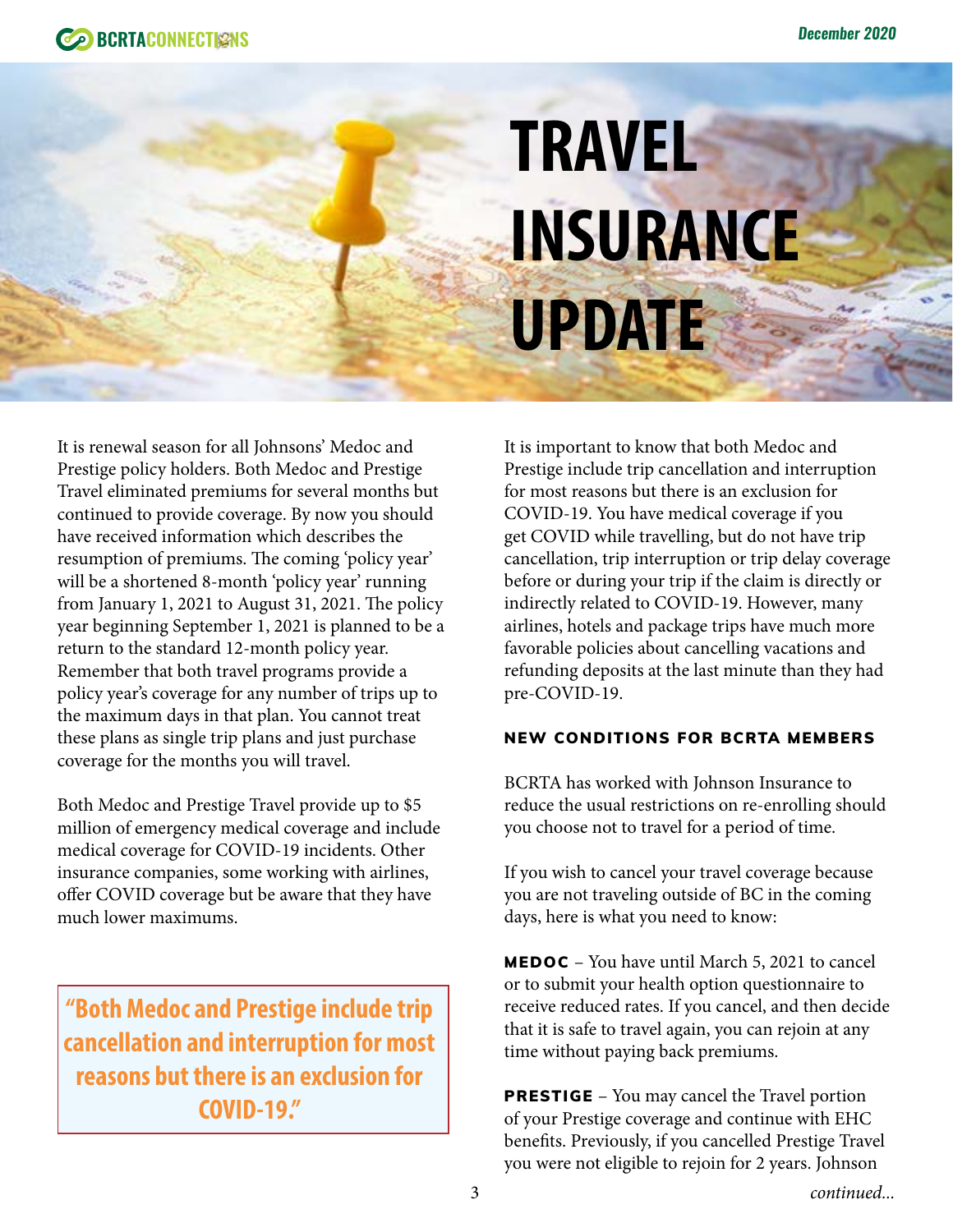## **CONNECTIONS BCRTACONNECTIONS**



*Insurance Update continued*

has eased this requirement for this year only. If you wish to cancel Prestige Travel you can rejoin at any time however *you will be subject to a one-time 90 day stability clause when you rejoin*.

- This 90-day period would apply to any trip that is taken during the first 90 days of coverage after rejoining the plan. For any trip taken during the first 90 days of that policy, only medical conditions that were stable in the 90 days prior to departure would be covered.
- Once those 90 days pass, coverage reverts to the sudden and unforeseen wording for any trips taken later in the year, or for any renewal in the future as long as you remain in the plan.
- *There are no other application requirements*.

SUGGESTION: plan ahead and re-enroll in Prestige at least 90 days before your trip begins so that the 90-day stability clause period has expired, and you are covered by the sudden and unforeseen language.

BCRTA continues to work with our partner Johnson Insurance to provide reliable and appropriate coverage options for our members. For those of us who are not insurance professionals, all the terminology can get a bit overwhelming. That's why our MEDOC and Prestige programs are supported by "Best Friend Advice" by knowledgeable service providers.

To clarify any questions you have, we encourage you to contact the BC office of Johnson Insurance:

Email: pbservicewest@johnson.ca

Telephone: 604.881.8915

Online: bcrta.johnson.ca

*Gerry Tiede Chair, Pensions and Benefits Committee*

# GOLDEN STAR AWARDS TO CONTINUE

*Excellence in Public Education Committee Reports on 2021 Plans*

BCRTA is pleased to offer the *2021 Golden Star Awards Program*. Adjudicated by the Excellence in Public Education Committee, the awards acknowledge outstanding intergenerational programs in BC's public schools.

This year, due to the restrictions of COVID-19 measures, established programs are proceeding differently but we are hopeful that some teachers will find safe ways to facilitate communication between students and seniors. One of last year's winners is developing the use of technology and letter writing, for example, to implement the fifth year of their program. Although in- person activities are not permitted at this time, students and seniors can still learn much from one another. If teachers are able to continue intergenerational programs during these difficult times, we want to acknowledge their efforts.

We have provided this information to BCTF, BCPVPA, BCSTA, BCSSA and the Royal Canadian Legion. We have appreciated their support for intergenerational programming in the past and hope their members



will be encouraged to know that the Golden Star Awards Program is seeking applications this year. Branches will receive information about the 2021 Golden Star Awards Program to share with BCRTA members and teachers in their communities.

View the 2020 Golden Star Awards video online at [https://bcrta.ca/golden-star-awards-bcrta](https://bcrta.ca/golden-star-awards-bcrta-conference-2020/)[conference-2020/](https://bcrta.ca/golden-star-awards-bcrta-conference-2020/)

> *Caroline Malm Chair, Excellence in Public Education Committee*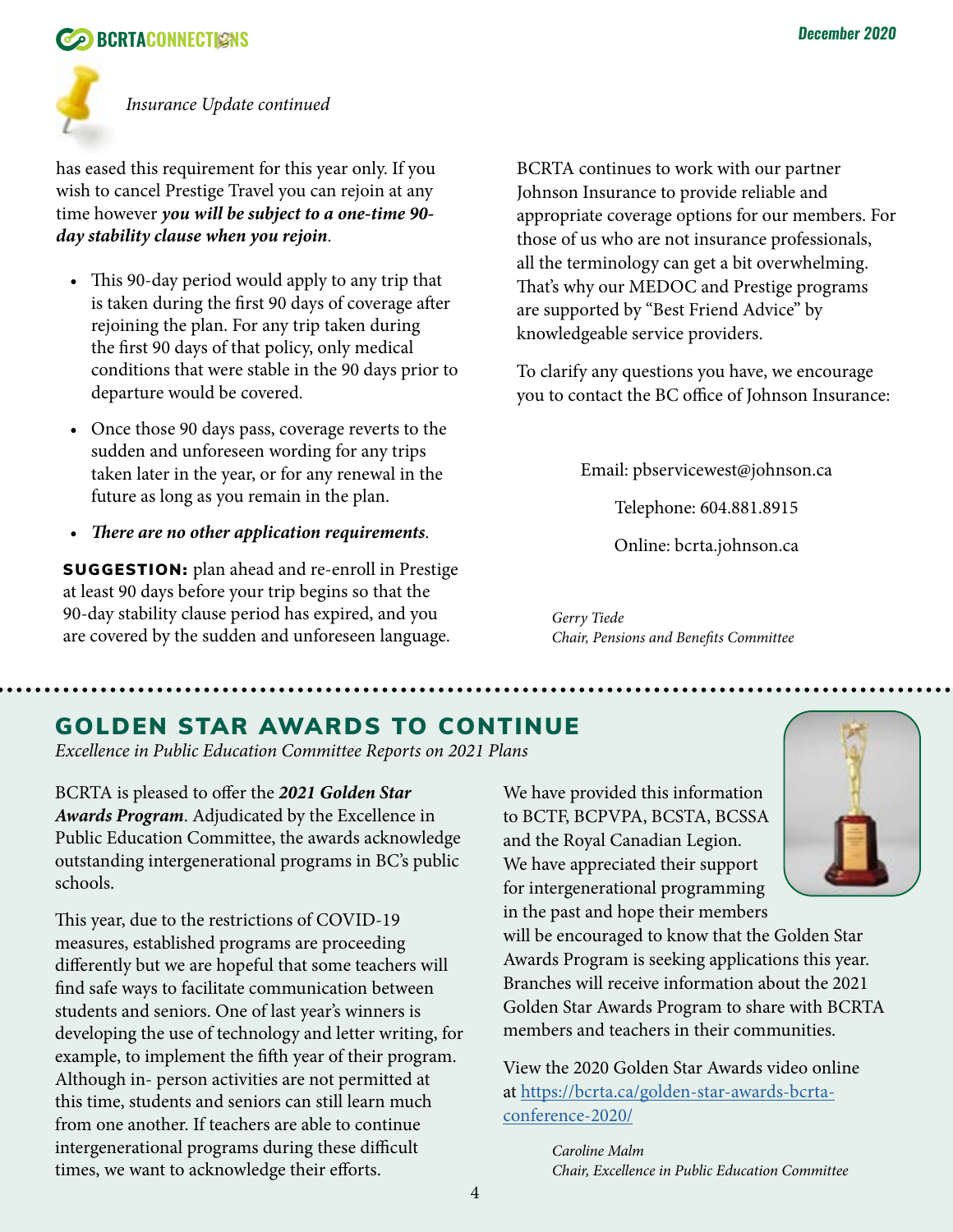



**FROM AROUND THE BCRTA** 



# **COMMUNICATIONS COMMITTEE UPDATE**

The Board approved the establishment of a Branch Newsletter Ad-Hoc Committee. The work of the committee will be to make recommendations regarding Branch newsletter content, copyright concerns, the acknowledgement of source material, and the posting of newsletters. It is expected that the committee's report will provide examples of quality publications, and easy-to-use formats, and will assist Branches in establishing and/or improving newsletters.

The members of the Ad-Hoc Committee are:

- Arnie Lambert from Communications
- Terry Green from Member Well-being)
- Pat Thiesen from Membership, and
- three local Branch newsletter authors: Cathy van Herwaarden (Parksville/ Qualicum), Bob Steventon (Prince George), and Kerry Babiuk (New Westminster).

*Arnie Lambert* is Chair of the Communications Committee.



# **FINANCE COMMITTEE HAS SUPPORT**

The Finance Committee is in a process of reviewing the fundamentals of the Asssociation's financial reporting methods and policies, and in this effort we have the benefit of expert advice. At the November Finance Committee meeting we welcomed the participation of Gordon Holley, the president of Humanity Financial and Ryan Gorder of MNP, our newly-contracted auditor.

Last year we contracted with Humanity Financial to support our office with the transition to our new accounting systems. We were well-served through that contract and continue an advisor relationship with that firm. MNP is BCRTA's new audit firm and there, too, we are working to establish a positive working relationship. Having both our "inside" advisor and "outside" auditor in conversation with us is a useful way to ensure that there is alignment in the way we plan our finances, report results to members and receive auditing oversight. Our experts can also serve us best when they have an understanding of our goals.

With our advisers' help we continue to optimize how we present our financial information with clarity and transparency when reporting to the membership. With the expert advice we receive, the Finance Committee feel confident about our ability to meet that need.

*Grace Wilson, Treasurer and Finance Chair*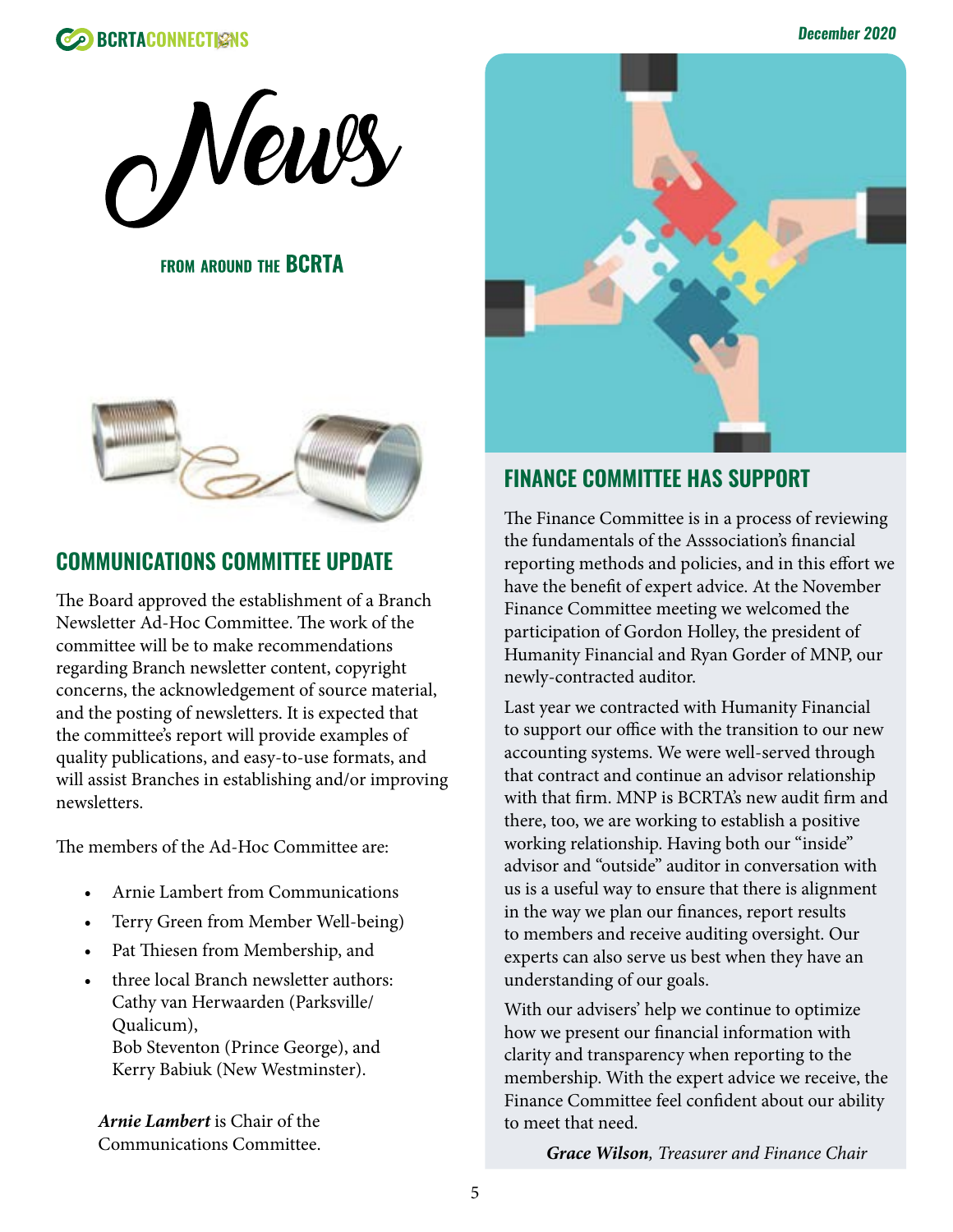

# **BCRTA CHRISTMAS SOCIAL**

All BCRTA members are invited to participate in a Christmas social event on December 18th at 1PM.

> The event will be held online at **<https://bcrta.ca/XMAS2020>**

Attendees will have the option to simply view the event online or to join via Zoom where they can engage in typed "chat" with other members.

There will be a little bit of Christmas music, and a special treat: Vancouver actor Ron Reed will present some scenes from his one-man adaptation of Dickens' *A Christmas Carol*.

There is no cost for the event.

See you on the 18th!



*Vancouver actor Ron Reed will present some scenes from his one-man adaptation of Dickens' A Christmas Carol*



### NEW ADVANTAGE PARTNER OFFERS LOCATIONS AROUND BC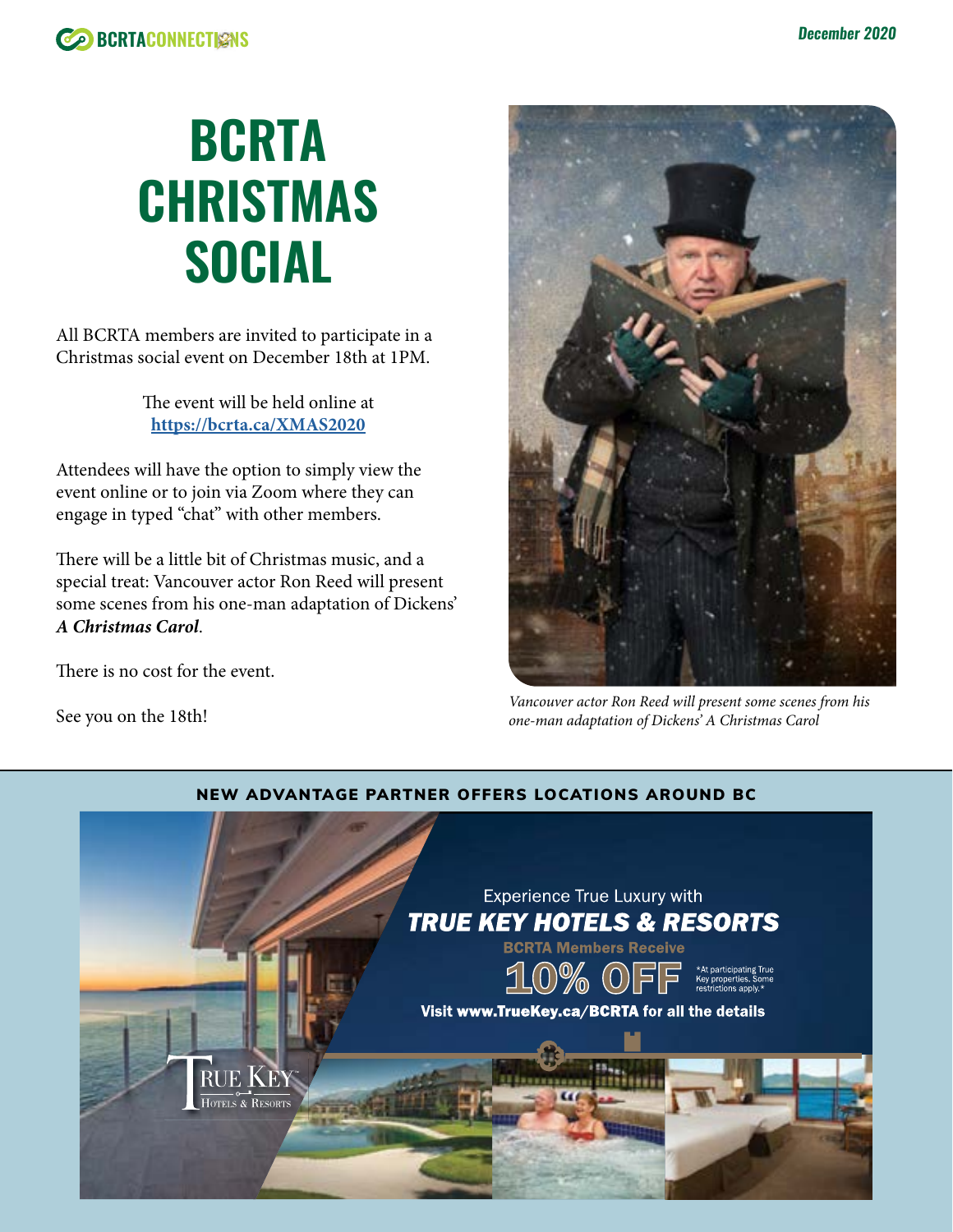





### **ACER-CART**

Jo-Ann Lauber's comprehensive article on the Dr. Brian Day court case is now posted on the ACER-CART website at [www.acer-cart.org.](http://www.acer-cart.org) It is entitled "Privitization - Challenging the Public Health Care System" and is posted under "latest news". Also featured under ACER-CART "latest news" is Gerry Tiede's address to the Alberta Retired Teachers' Association entitled "Protecting Pensions".

The latest communications from Seniors' Minister Deb Schulte are also posted on the website. These are regularly distributed to members of the BCRTA Board of Directors and provide valuable updates to the latest COVID-19 information.

The BCRTA has also made a submission to ACER-CART's Pension and Retirement Income Committee. The Committee is collating comparative evidence relating to retirement and pension plans across the country. This effort provides a way of creating a more complete picture of where our pension plans stand so we can lobby more effectively in terms of pension protection.

> *Steve Bailey* is BCRTA's representative to ACER-CART.



# **BCRTA ADVOCATES FOR HI-DOSE FLU SHOT FOR ALL SENIORS IN BRITISH COLUMBIA**

On behalf of the BCRTA, President Grace Wilson recently sent a letter to the Minster of Health, Adrian Dix, asking the provincial government to cover the cost of the high dose flu vaccine (Fluzone) for all seniors in BC in the 2021 year. Currently all residents of Long Term Care Homes will receive this vaccine at no cost.

BCRTA has been corresponding with the Minister of Health on this file for some time. BC has ordered larger quantities of trivalent flu shots for the current season.

Wilson emphasized that while the recent expansion of high dose flu shots is a positive development, BC lags behind other provinces in funding the use of broad-spectrum quadrivalent flu shots.

> *Terry Green Chair of Well-being Committee*

*Any changes to your e-mail address or home address?* Contact Laurie Boyd at the BCRTA Office at [laurie@bcrta.ca](mailto:laurie%40bcrta.ca?subject=BCRTA%20Member%20Info%20Update) or 604-871-2260